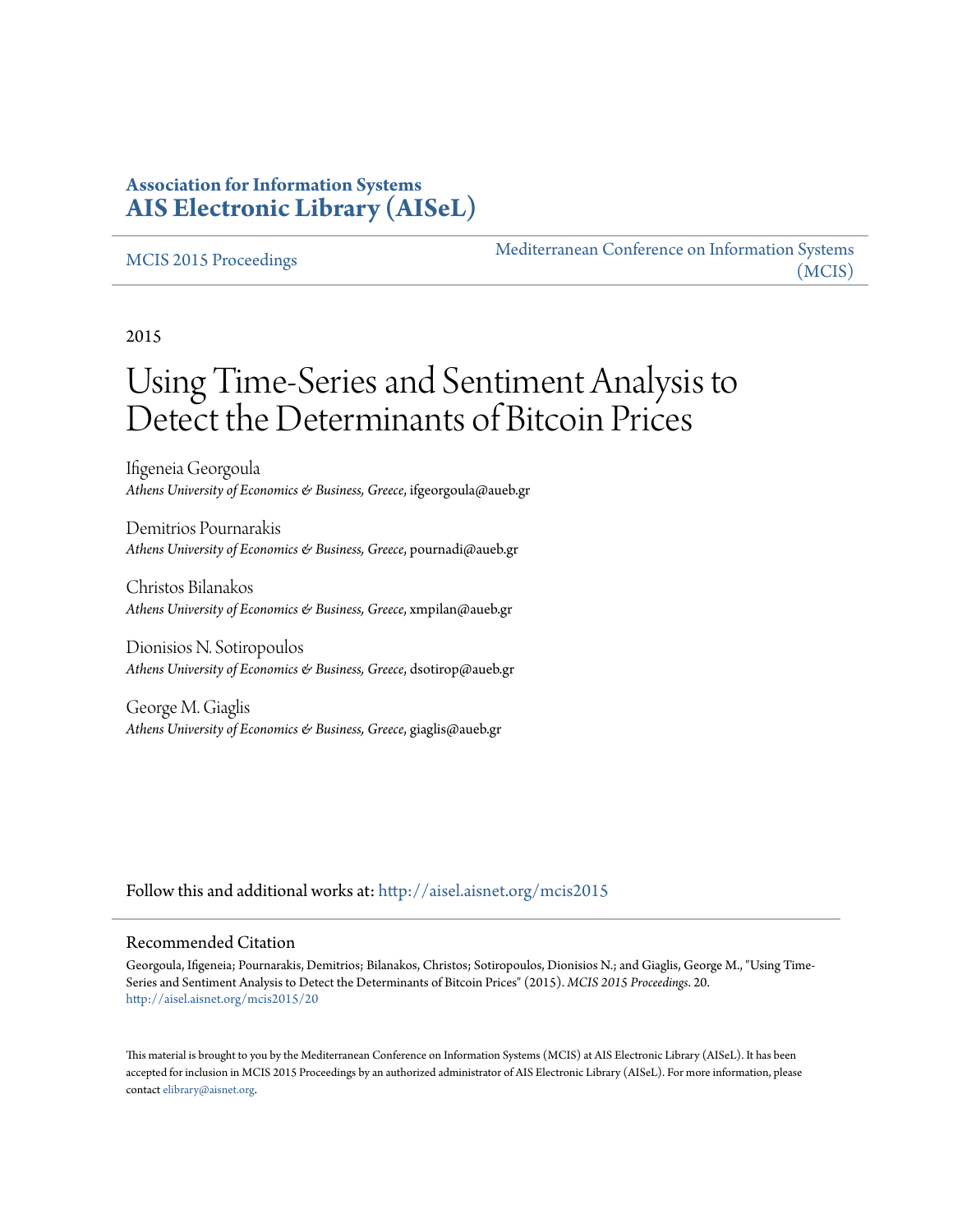## **USING TIME-SERIES AND SENTIMENT ANALYSIS TO DETECT THE DETERMINANTS OF BITCOIN PRICES**

*Complete Research*

Georgoula, Ifigeneia, Athens University of Economics & Business, Athens, Greece, ifgeorgoula@aueb.gr Pournarakis, Demitrios, Athens University of Economics & Business, Athens, Greece, pournadi@aueb.gr Bilanakos, Christos, Athens University of Economics & Business, Athens, Greece, xmpilan@aueb.gr Sotiropoulos, Dionysios, Athens University of Economics & Business, Athens, Greece, dsotirop@aueb.gr Giaglis, M. George, Athens University of Economics & Business, Athens, Greece, giaglis@aueb.gr

## Abstract

*This paper uses time-series analysis to study the relationship between Bitcoin prices and fundamental economic variables, technological factors and measurements of collective mood derived from Twitter feeds. Sentiment analysis has been performed on a daily basis through the utilization of a state-of-theart machine learning algorithm, namely Support Vector Machines (SVMs). A series of short-run regressions shows that the Twitter sentiment ratio is positively correlated with Bitcoin prices. The short-run analysis also reveals that the number of Wikipedia search queries (showing the degree of public interest in Bitcoins) and the hash rate (measuring the mining difficulty) have a positive effect on the price of Bitcoins. On the contrary, the value of Bitcoins is negatively affected by the exchange rate between the USD and the euro (which represents the general level of prices). A vector errorcorrection model is used to investigate the existence of long-term relationships between cointegrated variables. This kind of long-run analysis reveals that the Bitcoin price is positively associated with the number of Bitcoins in circulation (representing the total stock of money supply) and negatively associated with the Standard and Poor's 500 stock market index (which indicates the general state of the global economy).*

*Keywords: Bitcoins; error correction; machine learning; sentiment analysis.*

## **1 Introduction**

The Bitcoin is a digital currency which has recently emerged as a peer-to-peer payment system to facilitate transactions. It is not issued by any central bank or other financial institution but uses cryptographic methods and relies on an open-source software algorithm which verifies decentralized transactions and controls the creation of new Bitcoins. The large fluctuations of Bitcoin prices (especially within the year of 2013) and the huge increase in the capitalization of the associated market have given rise to a branch of the literature studying the factors which help to explain or predict the value of Bitcoins (Ciaian et al., 2014; Kristoufek, 2013; Li et al., 2014; Parker et al., 2012).In this paper, we study the dynamics governing the formation of Bitcoin prices by focusing on Twitter sentiment as an explanatory factor along with other economic and technological variables.

It has been argued in (Parker et al., 2012) that the price of Bitcoins is mainly driven by the interaction of supply and demand fundamentals (as it happens with other currencies or standard commodities). In this context, the impact of mining technology – which affects the production cost structure and thus the supply side of the market – on Bitcoin prices has been investigated by (Li et al., 2014). However, the supply of Bitcoins evolves according to a publicly known algorithm and the level of demand is not fully determined by the fundamentals of the underlying economy but also depends on expectations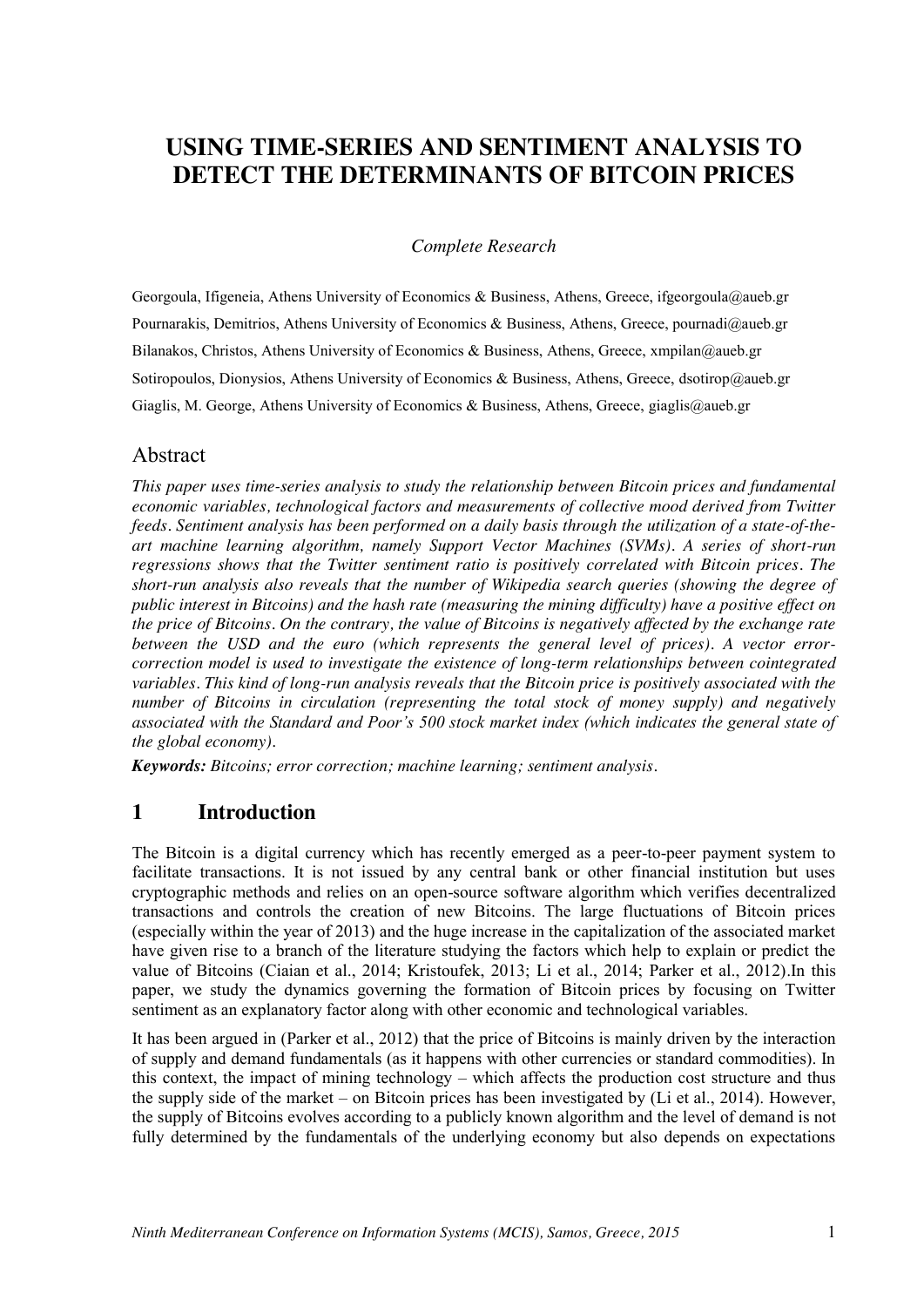about future price movements. Therefore, the standard economic theory might not adequately describe changes in Bitcoin prices and one should also take short-run speculative investment incentives or expectations into account. These expectations might be reflected in collective sentiment, thus raising the question of measuring public mood and studying its impact on the evolution of Bitcoin prices. In this context, (Kristoufek, 2013) uses search queries on Google trends and Wikipedia (representing the degree of public recognition or interest in Bitcoins) as a proxy for public sentiment and finds a positive correlation between these measures and the price of Bitcoins.

We extend the above line of reasoning here by constructing a sentiment ratio for Twitter users on a daily basis. Several measures of public mood associated with online social media have been suggested in the literature to predict the movement of stock market indexes (Bollen et al., 2011; Gilbert and Karahalios, 2010; Zhang et al., 2011). It has recently been argued that Twitter posts (related to Bitcoins) which express negative sentiments or uncertainty are negatively correlated with the price of Bitcoins (Kaminski and Gloor, 2014). In this paper, we perform sentiment analysis through the use of a state-of-the-art machine learning algorithm (namely Support Vector Machines). The econometric analysis of our time-series data implies that the Twitter sentiment ratio has a significantly positive impact on Bitcoin prices. The frequency of Wikipedia views and the level of mining difficulty (measured by the hash rate) are also positively associated but the exchange rate between the USD and the euro is negatively associated with the value of Bitcoins. For the cointegrated time series, the estimation of a vector error-correction model shows that the stock of Bitcoins has a positive long-run impact and the Standard & Poor's 500 index has a negative long-run impact on Bitcoin prices. Finally, we find that the price of Bitcoins adjusts to its long-run equilibrium value at a relatively high speed.

The rest of this paper proceeds as follows. Section 2 introduces the conceptual framework and describes the selected dataset. Section 3 suggests the methodology used to conduct the sentiment analysis and the set of econometric estimations. Section 4 derives the empirical results and discusses their implications. Section 5 concludes and provides directions for further research.

## **2 Theoretical Framework and Dataset**

If we consider Bitcoin as a medium of exchange, then its price should be determined by standard supply and demand interactions (Ciaian et al., 2014; Parker et al., 2012). Fisher's (Fisher, 1922) equation of exchange associated with the quantity theory of money stipulates MV=PT (where M is the nominal supply of money, V is the velocity of money circulation, P is the general price level and T is the size of the underlying economy). The nominal supply of Bitcoins is given by  $M=PEB$  (where  $P^B$  is the price of Bitcoins and B is the stock of Bitcoins in circulation), thus implying  $P^B=PT/VB$ . Therefore, the equilibrium price of Bitcoins (i.e. the price equalizing demand and supply) should be positively related to the general price level (P) and the size of the Bitcoin economy (T) but negatively related to the total stock of Bitcoins in circulation (B). In the same context, the mining difficulty can be used to measure the production cost of Bitcoins which affects the supply side of the market (Li et al., 2014). Furthermore, the level of demand for Bitcoins might be related to the general macroeconomic state of the global economy captured, for example, by alternative stock market indices (Ciaian et al., 2014). However, Bitcoins are also treated as an investment asset whose demand could be affected by speculative behavior associated with expectations and public feelings about their future price movements. These feelings might be captured by the degree of public recognition and interest in Bitcoins measured by the number of search queries in Google trends and Wikipedia (Kristoufek, 2013). Alternatively, public feelings can be measured through the sentiment analysis of posts related to Bitcoins on social media such as Twitter (Kaminski and Gloor, 2014).

On the grounds of this conceptual framework, we use time series data for eleven variables collected from 27 October 2014 to 12 January 2015 on a daily basis. All series have been transformed by taking natural logarithms to overcome the problems of many outliers and high skewness mainly associated with financial variables. The dependent variable is the price of Bitcoins given by the Bitstamp closing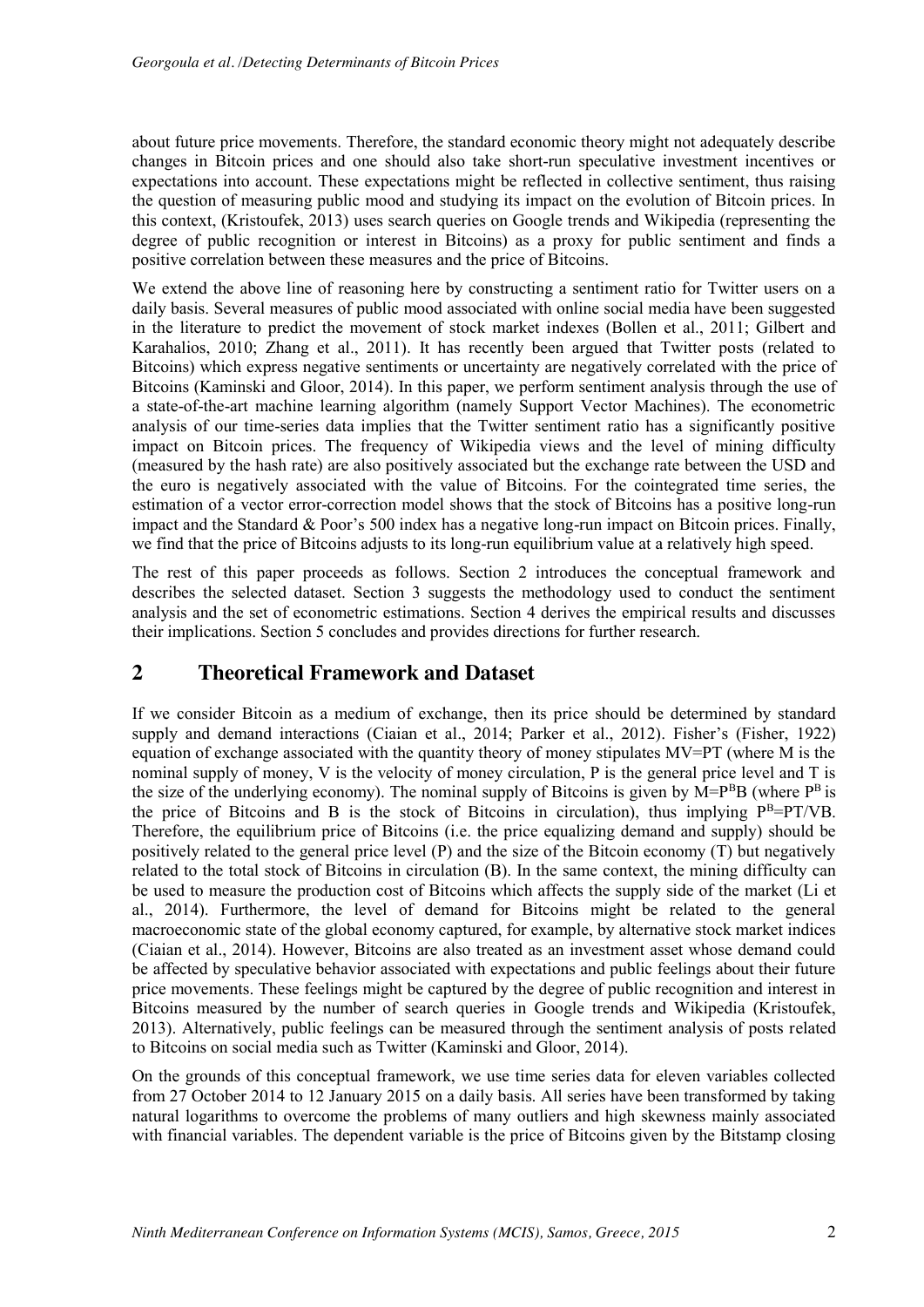price (*bcp*) in USD. There are four independent variables representing the supply and demand fundamentals of the market: First, the stock of Bitcoins in circulation (*totbc*) represents the total money supply. Second, the daily total number of unique transactions (*ntran*) describes the size of the Bitcoin economy. Third, the number of Bitcoin days destroyed for any given transaction (*bcdde*) measures the Bitcoin money velocity and is calculated by multiplying the number of Bitcoins in a transaction with the number of days elapsed since these coins were last spent. Fourth, the daily exchange rate (*exrate*) between the USD and the euro (\$/€) represents the price level of the global economy. We also include the Standard & Poor's 500 stock market index (*sp*) as an independent variable representing the general state of the global economy. The level of mining difficulty is captured by the hash rate (*hashrate*) measuring the processing power of the Bitcoin network. All these series were downloaded by quandl.com. We also use three proxies for the degree of public recognition and interest in Bitcoins: First, the number of Bitcoin searches in Wikipedia (*wikiviews*) downloaded from bitcoinpulse.com. Second, the (normalized) number of search queries in Google (*googleviews*) retrieved from Google Trends. Third, the daily number of Twitter posts (*ntweets*) related to Bitcoins as collected in our database. The last explanatory variable of our model is the daily sentiment ratio (*sent*) associated with Twitter posts. The methodology for constructing the time series of this sentiment ratio is described in the next section. The full set of variables included in the model is listed in Table 1 below.

| Name of variable | Description                                                                                                    |  |  |
|------------------|----------------------------------------------------------------------------------------------------------------|--|--|
| bcp              | Bitstamp daily closing price                                                                                   |  |  |
| totbc            | Total daily number of Bitcoins in circulation                                                                  |  |  |
| ntran            | Total daily number of unique Bitcoin transactions                                                              |  |  |
| bcdde            | Bitcoin days destroyed for any given transaction                                                               |  |  |
| exrate           | Daily exchange rate between the USD and the euro $(\frac{6}{\epsilon})$                                        |  |  |
| sp               | Standard & Poor's 500 stock market daily index                                                                 |  |  |
| hash             | Processing power required for the secure operation of Bitcoin network<br>(in billions<br>of hashes per second) |  |  |
| wiki             | Daily number of Bitcoin search queries on Wikipedia                                                            |  |  |
| google           | Daily number of Bitcoin search queries on Google                                                               |  |  |
| ntweets          | Daily number of Twitter posts related to Bitcoins                                                              |  |  |
| sent             | Daily sentiment ratio of Twitter posts related to Bitcoins                                                     |  |  |

*Table 1. The set of variables.*

## **3 Methodology**

## **3.1 Sentiment Analysis Methodology**

We collected and analysed a set of over 2,125,243 tweets during a time period of 78 days, between October 27th 2014 and January 12th 2015. The data collection process focused on gathering tweets for the keywords "Bitcoin", "BTC" and "Bitcoins" along with their respective hashtags ["#Bitcoin", "#BTC", "#Bitcoins"]. This task was accomplished by parsing the official streaming API of Twitter with Python and MySQL for storing the data. Appropriate wrappers were deployed in our dedicated Ubuntu server to ensure the process against runtime errors during network downtime. The resulting dataset was subsequently submitted to a series of data clearing and pre-processing operations. The data preparation process involved text tokenization into words, elimination of English stop-words and words with less than three characters, and stem extraction from each word. Therefore, the final version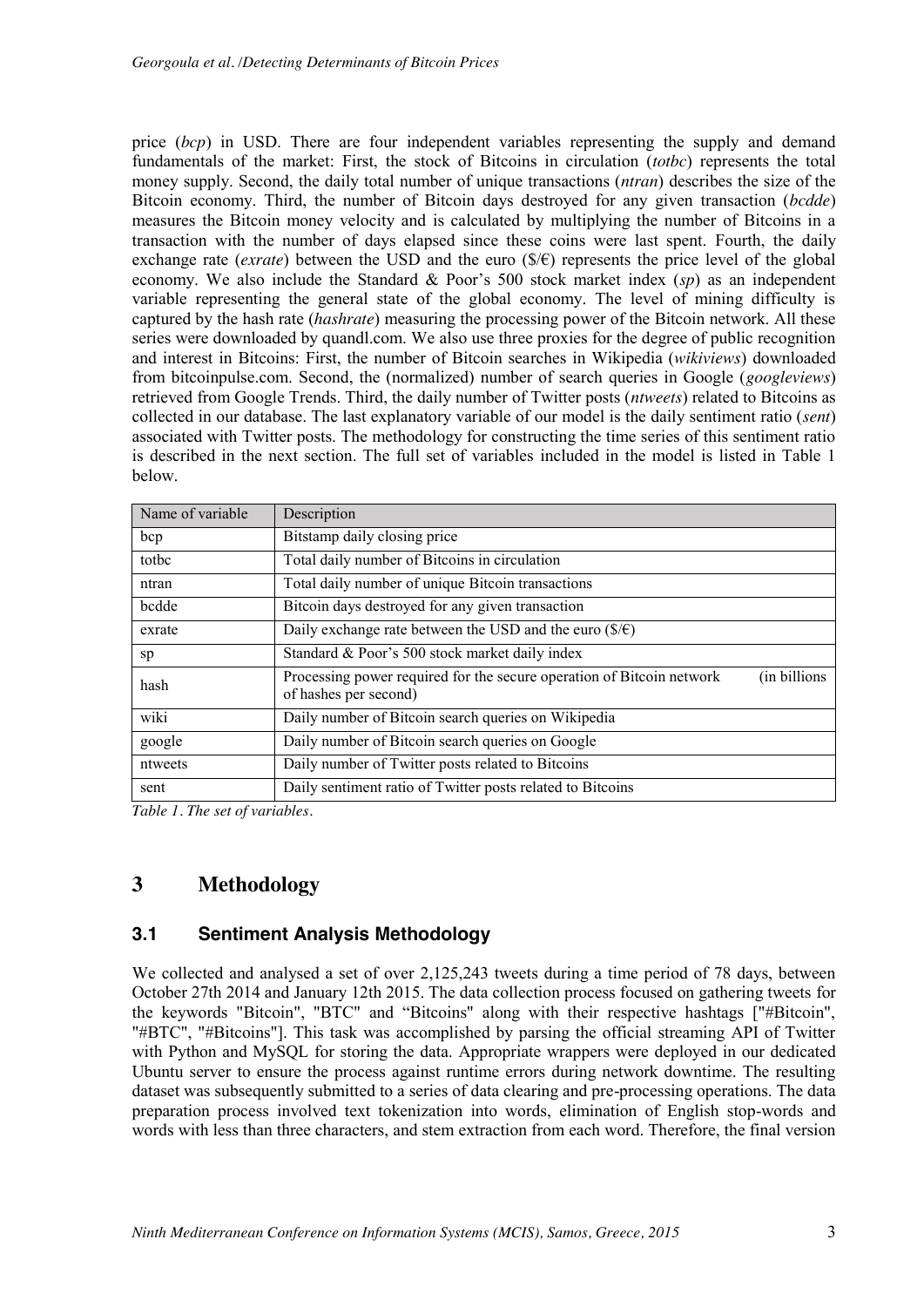of our corpus was formed by a collection of purified documents where each document contained the text from a single tweet.

#### 3.1.1 Corpus Vectorization

A natural approach towards sentiment analysis is through a mathematical representation of the corpus via the employment of the standard Vector Space Model (VSM) originally introduced in (Salton et al., 1975). The main idea behind VSM is to transform each document d into a vector containing only the words that belong to the document and their frequency by using the "bag of words" representation. According to VSM, each document is represented exclusively by the words it contains by tokenizing sentences into elementary term (word) elements losing the associated punctuation, order and grammar information. The underlying mathematical abstraction imposed by VSM entails a mapping which transforms the original purified document to its corresponding bag of terms representation. This transformation can be formulated by the following equation:

$$
\varphi: d \to \varphi(d) = \left[ tf(t_1, d), tf(t_2, d), ..., tf(t_M, d) \right] \in \square^M
$$
\n(1)

where  $tf(t_i, d_i)$  is the normalized frequency of the term  $t_i$  in document  $d_i$  given by:

$$
tf(t_i, d_j) = f(t_i, d_j) / \max\{f(t, d_j) : t \in d_j\}
$$
 (2)

where  $f(t, d)$  is the absolute frequency of the term t<sub>i</sub> in document d<sub>i</sub>. Based on the adopted mathematical formulation for the fundamental notions of corpus and dictionary, a corpus D of n documents and a dictionary T of M terms may be represented by  $D = \{d_1, d_2, \ldots, d_n\}$  and  $T=\{T_1,T_2,...,T_M\}$ . Having in mind Eq.1 and the formal definitions of corpus and dictionary, the mathematical representation for corpus in the context of VSM can be done through the document-term matrix:

$$
D = \begin{bmatrix} tf(t_1, d_1) & \cdots & tf(t_M, d_1) \\ \vdots & \ddots & \vdots \\ tf(t_1, d_n) & \cdots & tf(t_M, d_n) \end{bmatrix}
$$
 (3)

where N is typically quite large, resulting in a sparse VSM representation such that a few matrix entries are non-zero. In order to mitigate the effect related to the complete loss of context information around a term, we incorporated the term-frequency inverse document frequency (tf–idf) weighting scheme according to which each term  $t_i$  is assigned a weight of the form:

$$
w_i = idf(t_i, D) = \log(|D| / |\{d \in D : t_i \in d\}|)
$$
\n
$$
(4)
$$

so that the relative importance of each term for the given corpus is taken into consideration.

#### 3.1.2 Support Vector Machines

Sentiment analysis was conducted through the utilization of a state-of-the-art classifier, namely Support Vector Machines (SVMs). SVMs are non-linear classifiers that were initially formulated by (Vapnik, 2013), operating in higher-dimensional vector spaces than the original feature space of the

given dataset. Letting  $S = \{(\vec{x}_n y_i) \in \mathbb{R}^n \times \{-1, +1\}, \forall i \in [m]\}$  be the set of m training patterns with associated binary labels, such that -1 denotes the class of negative sentiment and +1 the class of positive sentiment, the learning phase of the SVMs involved solving the following quadratic optimization problem:

$$
\min_{\vec{w},\vec{\xi},b}\frac{1}{2}\left\|\vec{w}^2\right\|+C\sum_{i=1}^m \xi_i
$$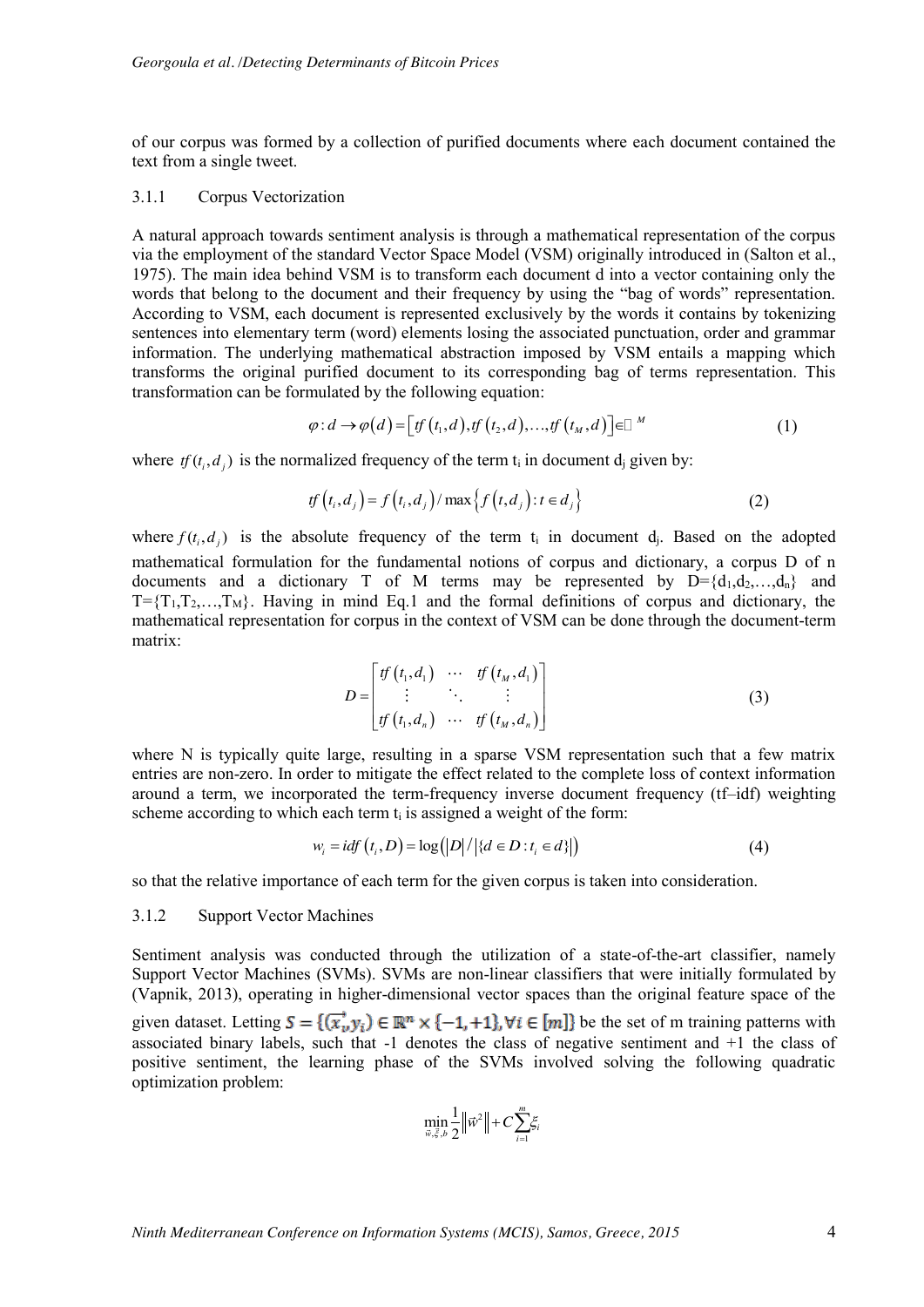$$
st. y_i(\langle \vec{w}, \vec{x}_i \rangle + b) \ge 1 - \xi_i, \ \xi_i \ge 0 \ \forall i \in [m]
$$

The previous primal optimization problem has a corresponding dual one which gives rise to a discrimination function of the form:

$$
g\left(\vec{x}\right) = \sum_{i \in SV}^{m} \alpha_i^* y_i \left\langle \vec{x}, \vec{x}_i \right\rangle + b^* \tag{5}
$$

where  $\{\alpha_i^*, i \in [m]\}$  and  $b^*$  denote the optimal solutions for the corresponding optimization variables and SV is the subset of training patterns associated with positive Lagrange multipliers. Given that the training patterns appear only in dot product terms of the form  $(\vec{x}, \vec{x})$ , a positive definite kernel function such as  $K(\vec{u}, \vec{v}) = \Phi(\vec{u}) \Phi(\vec{v})$  can be employed in order to implicitly map the input feature space into a higher-dimensional vector space and compute the dot product. In this paper, we utilized the Gaussian kernel function defined by the following equation.

$$
K(\vec{x}, \vec{y}) = exp(-\|\vec{x} - \vec{y}\|^2 / 2\sigma^2)
$$
 (6)

#### 3.1.3 Sentiment Classification

Our sentiment classification process was further divided into the corresponding training and testing stages. The training stage is an essential part of our methodology, since the application of SVMs on such a large amount of tweets requires a reasonable amount of labelled data (i.e. tweets already classified as positive, negative or neutral, based on a business perspective classification). This ensures that the SVM algorithm runs with accuracy, providing robust results that limit the amount of fault. These labelled data are in turn utilized by the SVM algorithm as a benchmark to score the number of tweets that are in scope of the sentiment exercise. In order to create a reasonable amount of labelled data, we manually labelled a set of collected tweets in terms of sentiment as positive (1), neutral (0) or negative (-1). The testing stage, on the contrary, aims at testing the accuracy and validity of the SVM algorithm on the largest subset of the dataset that was not previously classified.

In order to demonstrate the validity of the SVM algorithm for the sentiment classification problem, we adopted the standard 10-fold cross validation process on the previously labelled Tweets and measured the corresponding training and testing sentiment classification accuracy. Each fold involved splitting the complete set of pre-labelled samples into a 95% training data - 5% testing data ratio, where the fist subset of data instances was used to build the classifier and the latter for assessing its ability to infer the sentiment polarity of unseen data patterns. The scores of the SVM classifier are summarized in Table 2. The sentiment categorization for the rest of the unlabelled data patterns was conducted by exploiting the complete set of pre-labelled data instances so that the trained classifier accumulated the maximum amount of available knowledge for the problem of sentiment classification.

| Performing 10-fold cross-validation on labeled data on 2 classes:                                                                     |  |  |
|---------------------------------------------------------------------------------------------------------------------------------------|--|--|
| $(346L, 800L)$   $(48L, 800L)$   $(1L, 346L)$   $(1L, 48L)$   $(394L)$                                                                |  |  |
| Accuracy per fold:                                                                                                                    |  |  |
| $[0.9   0.875   0.9   1.   0.875   0.875   0.87179487   0.87179487   0.89473684   0.89473684]$                                        |  |  |
| Mean Accuracy: $0.896 (+/- 0.073)$                                                                                                    |  |  |
| Precision per fold:                                                                                                                   |  |  |
| $[0.8974359 \mid 0.875 \mid 0.8974359 \mid 1. \mid 0.875 \mid 0.875 \mid 0.87179487 \mid 0.87179487 \mid 0.89473684 \mid 0.89473684]$ |  |  |
| Mean Precision: $0.895 (+/- 0.073)$                                                                                                   |  |  |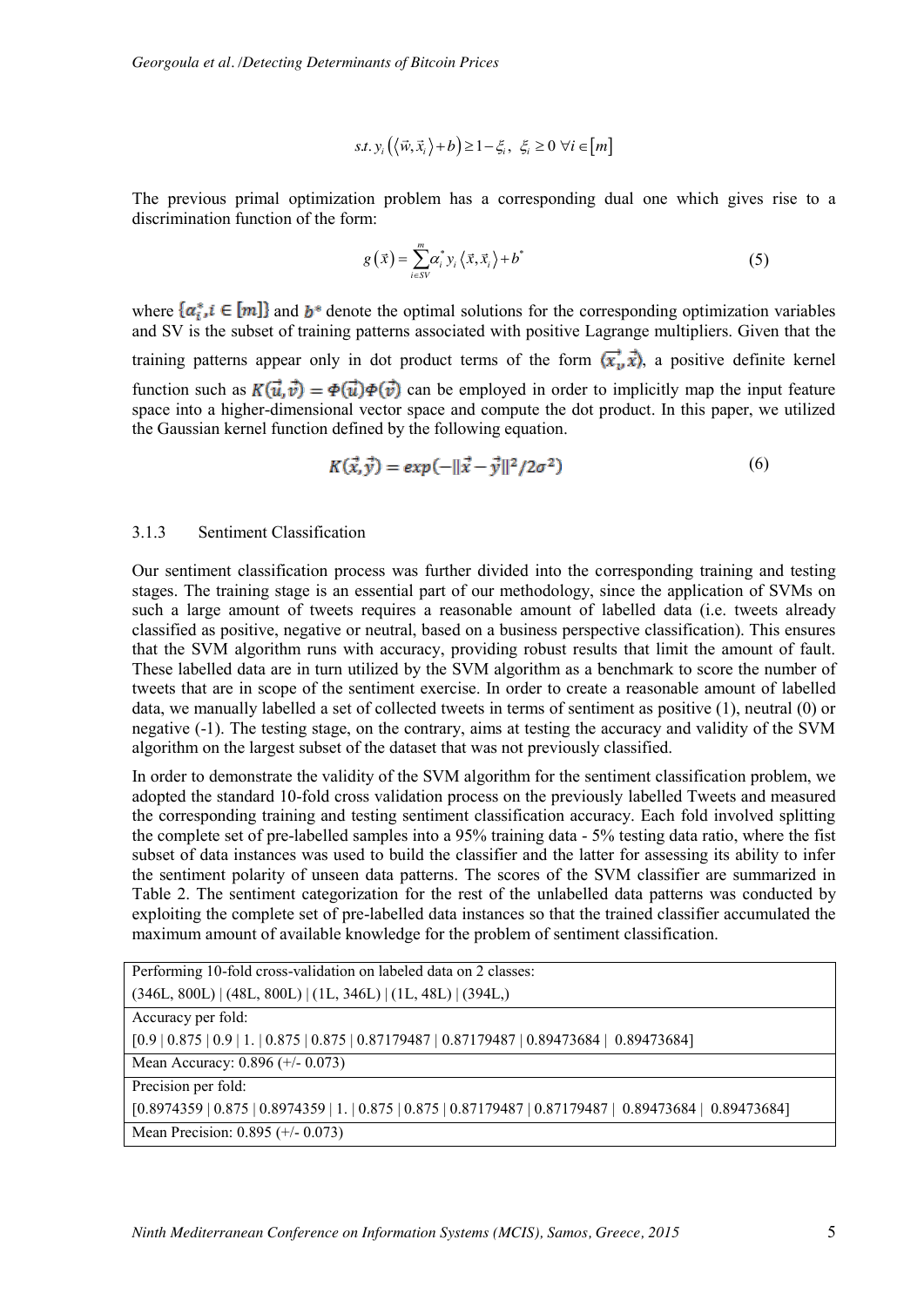| Recall per fold: [1, 1, 1, 1, 1, 1, 1, 1, 1, 1, 1]                                                                            |
|-------------------------------------------------------------------------------------------------------------------------------|
| Mean Recall: $1.000 (+/- 0.000)$                                                                                              |
| F-Score per fold:                                                                                                             |
| $[0.94594595   0.93333333   0.94594595   1.   0.93333333   0.93333333   0.93150685   0.93150685]$<br>0.94444444   0.94444444] |
| Mean F-Score: $0.944 (+/- 0.039)$                                                                                             |

*Table 2. Sentiment Classification Scores.*

#### **3.2 Econometric Methodology**

The econometric approach follows a number of steps associated with the analysis of time series data. The first step requires investigating whether the variables are stationary or not. A non-stationary series is integrated of order d (I(d)) if it becomes stationary by taking its differences d times. If we include a non-stationary series in a regression model, the ordinary least squares (OLS) estimators are not consistent and the standard statistical tests are not valid. Therefore, we might infer a statistically significant causal relationship between a pair of variables although such a relationship does not exist (Engle and Granger, 1987). In order to avoid this problem of spurious regression, we conduct several stationarity tests for each series  $y_t$ . In particular, we start with the augmented Dickey-Fuller (ADF) test based on an autoregressive model of order one:

$$
y_t = a_0 + a_1 y_{t-1} + \varepsilon_t \tag{7}
$$

If  $\alpha_1 = 1$ , the series has a unit root (i.e. it is non-stationary). We subtract  $y_{t-1}$  from both sides of (1) and define  $\theta = a_1 - 1$ ,  $\Delta y_t = y_t - y_{t-1}$  to get:

$$
\Delta y_t = a_0 + \theta y_{t-1} + \varepsilon_t \tag{8}
$$

If the series has a trend, we must explicitly include time as an explanatory variable in (7). Furthermore, we can add *p* lags of  $\Delta v_t$  to account for the dynamics of the process:

$$
\Delta y_t = a_0 + \delta t + \theta y_{t-1} + \sum_{j=1}^p \gamma_j \Delta y_{t-j} + \varepsilon_t
$$
\n(9)

The ADF test has a null hypothesis of a unit root  $(\theta=1)$  against the alternative of stationarity. In order to strengthen the validity of inferences, we also use the Phillips-Perron (PP) unit root test (Phillips and Perron, 1988). This can be viewed as a Dickey-Fuller test which has been made robust to serial correlation by using the Newey-West heteroscedasticity and autocorrelation-consistent (HAC) standard errors. Finally, we verify our results by also applying the KPSS test which has a null hypothesis of stationarity against the alternative of a unit root (Kwiatkowski et al., 1992).

A non-stationary series which is integrated of order d can be made stationary by taking its differences d times. However, the use of differences in a regression model does not allow determining potential long-run relationships between the variables. Therefore, we would like to use the levels of variables but also avoid the problem of spurious regression. If the variables are cointegrated then a regression model involving their levels yields consistent OLS estimators (Engle and Granger, 1987). The series  $y_t$ ,  $x_{1t},..., x_{kt}$  are cointegrated CI(d,b) if all of them are integrated of order d and there exists a linear combination of these series which is integrated of order d–b. The standard example involves d=b=1, implying that the series are I(1) and there exists a linear combination  $u_t = y_t - a_0 - a_1 x_{1t} - ... - a_k x_{k}$  which is stationary. Then, there is a long-run relationship between the cointegrated variables given by:

$$
u_t = y_t - a_0 - a_1 x_{1t} - \dots - a_k x_{kt} + u_t \tag{10}
$$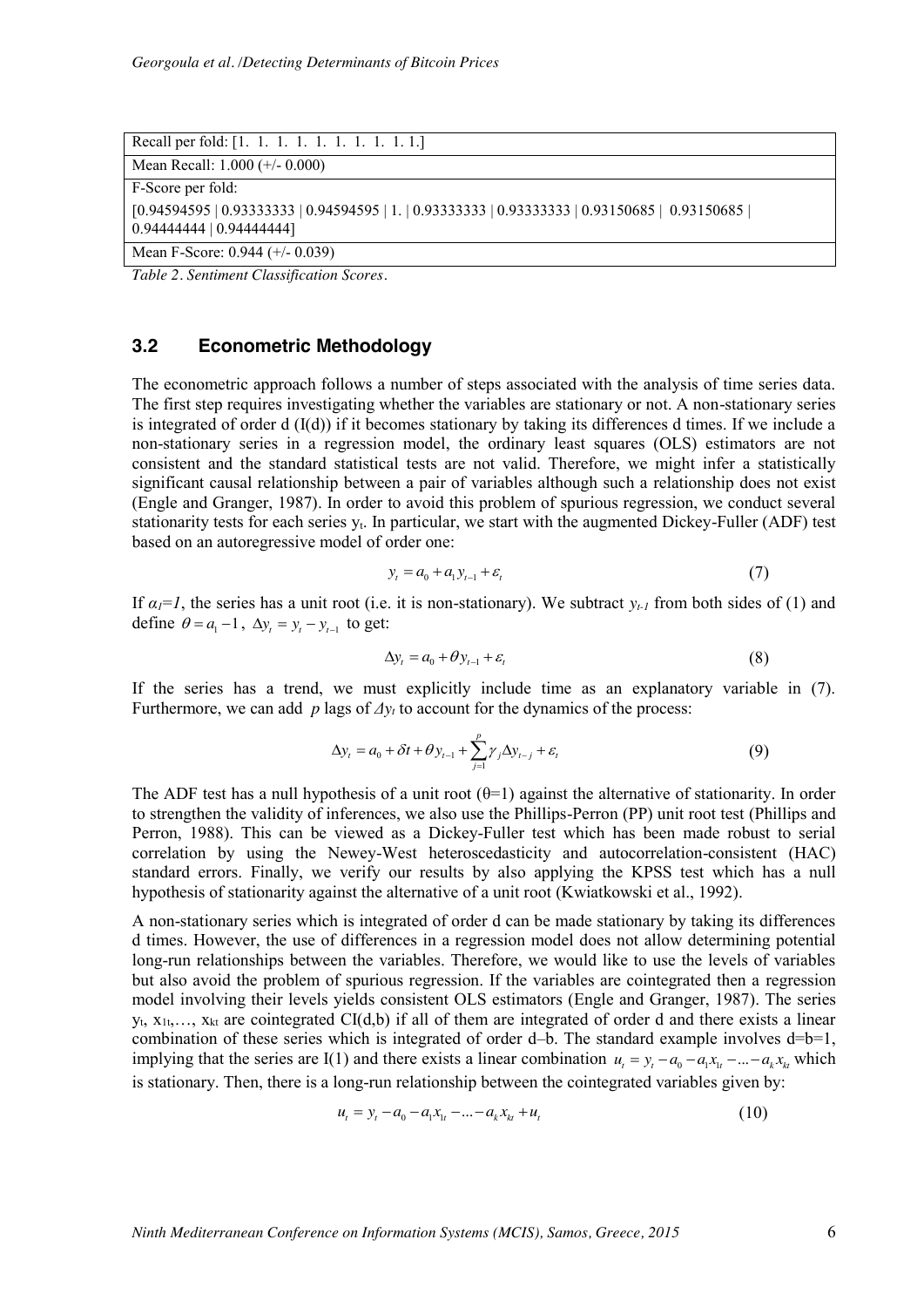The vector  $[1, -a_0, -a_1, \dots, -a_k]$  is the cointegrating vector and might not be unique for the case of multiple (more than two) variables. The lagged series  $u_{t-1}$  is the error correction term measuring deviations from the long-run equilibrium. In this context, the second step of our econometric analysis involves testing for cointegration between the series which have the same order of cointegration. For the multivariate case, the cointegration test is based on Johansen's method calculating a trace statistic to specify the number of cointegrating vectors (Johansen, 1995).

After conducting the cointegration tests, we proceed with two separate sets of estimations. On the one hand, we rely on several OLS regressions to identify short-run relationships between the price of Bitcoins and the set of independent variables. Of course, these regressions require the transformation of non-stationary series (by taking their differences) to render them stationary. On the other hand, for the series which are found to be cointegrated we build a vector error-correction model (VECM) to detect the existence of long-run relationships (Enders, 2008). For ease of exposition, let us focus here on the case of two series  $x_t$  and  $y_t$ . If these series are cointegrated, there exist unique values of  $\alpha_0$  and *α<sub>l</sub>* such that  $u_t = y_t - a_0 - a_1 x_t$  is stationary. If we think of  $y_t$  as the dependent variable and  $x_t$  as an exogenous regressor, the single-equation error-correction model is written as:

$$
\Delta y_t = \beta_0 + \beta_1 \Delta x_t + \lambda u_{t-1} + \varepsilon_t = \beta_0 + \beta_1 \Delta x_t + \lambda (y_{t-1} - a_0 - a_1 x_{t-1}) + \varepsilon_t
$$
\n(11)

The VECM extends (10) by allowing the joint evolution of  $x_t$  and  $y_t$  and by putting p lags on the righthand side of both equations involved in the associated system:

$$
\Delta y_t = \gamma_1 + \sum_{i=1}^p \delta_{1i} \Delta y_{t-i} + \sum_{i=1}^p \theta_{1i} \Delta x_{t-i} + \lambda_1 (y_{t-1} - a_0 - a_1 x_{t-1}) + \varepsilon_{1t}
$$
(12)

$$
\Delta x_{t} = \gamma_{2} + \sum_{i=1}^{p} \delta_{2i} \Delta y_{t-i} + \sum_{i=1}^{p} \theta_{2i} \Delta x_{t-i} + \lambda_{2} (y_{t-1} - a_{0} - a_{1} x_{t-1}) + \varepsilon_{2t}
$$
\n(13)

Since the terms  $\Delta y_{t-i}$ ,  $\Delta x_{t-i}$  and  $u_{t-1}$  are stationary, the OLS estimators of equations (12) and (13) are consistent. The coefficients  $\delta_{ji}$  and  $\theta_{ji}$  represent the short-run dynamics whereas  $\alpha_0$  and  $\alpha_1$  describe the long-run relationship between  $x_t$  and  $y_t$ . The parameters  $\lambda_t$  and  $\lambda_2$  contain information on the speed of adjustment to the long-run equilibrium by showing the correction of the previous period's disequilibrium error taking place in period *t*. The next section applies the above methodology and discusses the empirical results concerning the short-run and long-run determinants of Bitcoin prices.

#### **4 Results**

#### **4.1 Stationarity and Cointegration**

We mainly rely on the statistical program STATA but also use R and Matlab where necessary to verify our empirical results. First, we study the stationarity of each series by using the ADF, the PP and the KPSS tests. Since the ADF test yields ambiguous results concerning the stationarity of some independent variables, we turn to the PP unit root test which uses the Newey-West HAC standard errors to account for serial correlation. The results are summarized in Table 3 which shows the PP test statistic and the associated p-value for all series as well as for the first differences of non-stationary series. We conclude that the variables logbcp, logtotbc, logsp and logexrate are I(1), whereas for all other variables the null hypothesis of a unit root is rejected. These results are verified by the KPSS test having the opposite null hypothesis of stationarity.

| Variable | PP-test statistic | p-value |
|----------|-------------------|---------|
| logbc    | $-1.656$          | >0.1    |
| d.logbc  | $-8.171$          | < 0.01  |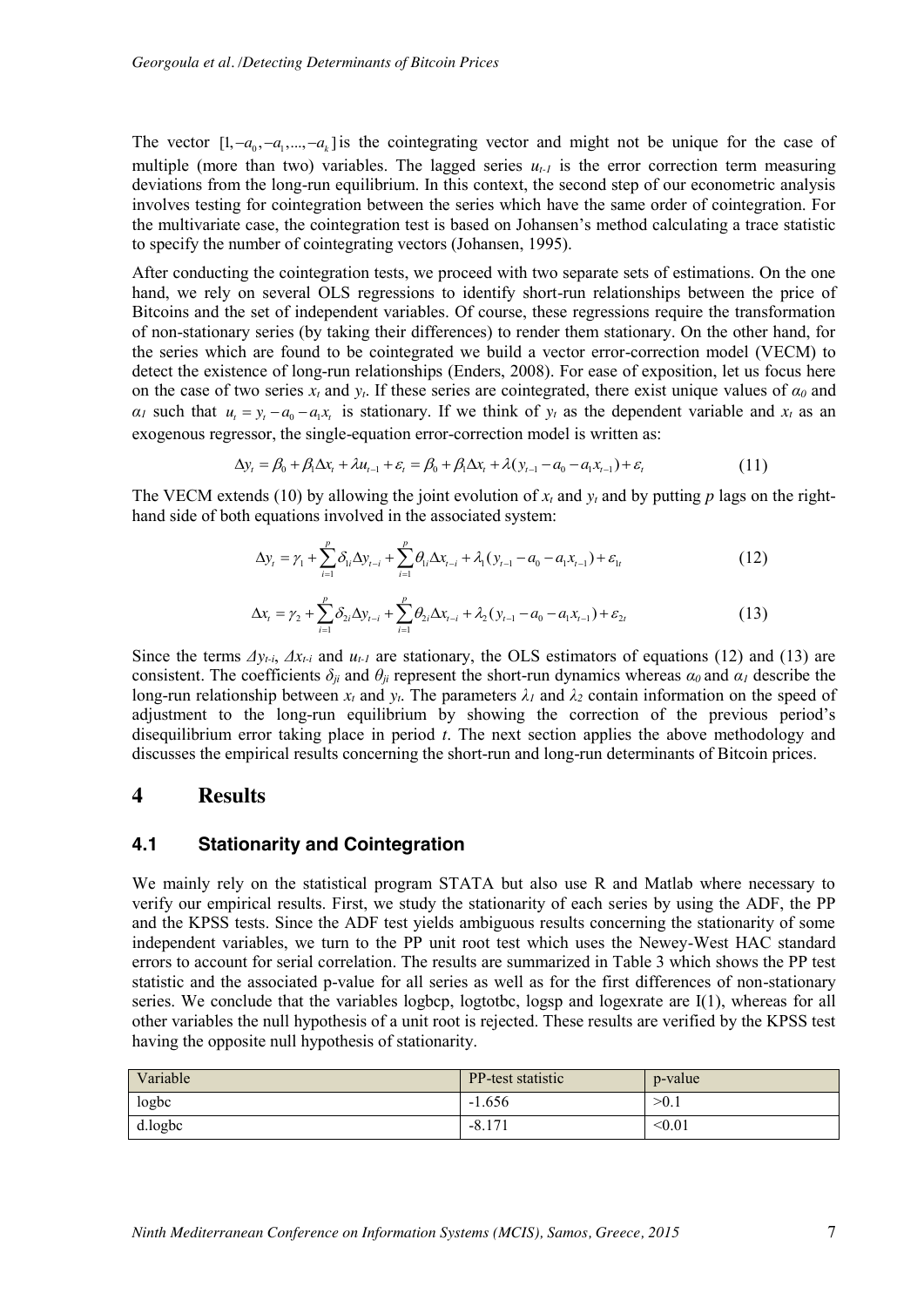| logntran    | $-4.460$ | < 0.01 |
|-------------|----------|--------|
| logtotobc   | $-2.057$ | >0.1   |
| d.logtotbc  | $-6.240$ | < 0.01 |
| logbcdde    | $-6.406$ | < 0.01 |
| logwiki     | $-7.995$ | < 0.01 |
| loggoogle   | $-6.096$ | < 0.01 |
| logntweets  | $-6.961$ | < 0.01 |
| Logsp       | $-2.875$ | >0.1   |
| d.logsp     | $-7.213$ | < 0.01 |
| loghash     | $-8.615$ | < 0.01 |
| logexrate   | $-1.786$ | >0.1   |
| d.logexrate | $-9.499$ | < 0.01 |
| logsent     | $-6.635$ | < 0.01 |
|             |          |        |

*Table 3. Phllips-Perron (PP) unit root tests.*

We proceed with the cointegration analysis to check whether there exists a long-run relationship between the four non-stationary series. For this purpose, we use Johansen's trace test for multivariate cointegration. The procedure starts with testing for zero cointegrating vectors and then accepts the first null hypothesis that is not rejected. As shown in Table 4, we reject the null hypothesis of no cointegration but fail to reject the null hypothesis of at most one cointegrating vector. Therefore, we accept that there is one cointegrating equation in the model.

| Cointegrating vector | Trace statistic | 5% critical value |
|----------------------|-----------------|-------------------|
|                      | 53.3435         | 47.21             |
|                      | 24.9293*        | 29.68             |
|                      | 10.7067         | 15.41             |
|                      | .7893           | 3.76              |

*Table 4. Johansen's test for cointegration.*

The short-run impact of independent variables on the price of Bitcoins is studied through the estimation of several OLS regression models in the next subsection. The long-run relationship between the cointegrated series is determined by using a vector error-correction model (VECM).

## **4.2 OLS Estimates**

All the regressions run in this section use the Newey-West HAC standard errors. Non-stationary series have been transformed by taking their first differences to guarantee non-spurious results. We first consider a regression containing the full set of explanatory variables. Table 5 shows that the variables logwiki (representing the degree of public recognition or interest in Bitcoins) and loghash (measuring the mining difficulty) have a positive impact on Bitcoin price, whereas the effect of the exchange rate between the USD and the euro (reflecting the price level of the global economy) is negative. Even more interestingly, the sentiment ratio of Twitter users positively affects the price of Bitcoins. Since the removal of non-significant factors increases the overall F-statistic of the model, we keep only the significant variables and add lags in the regression. Table 6 shows the results with three lags for each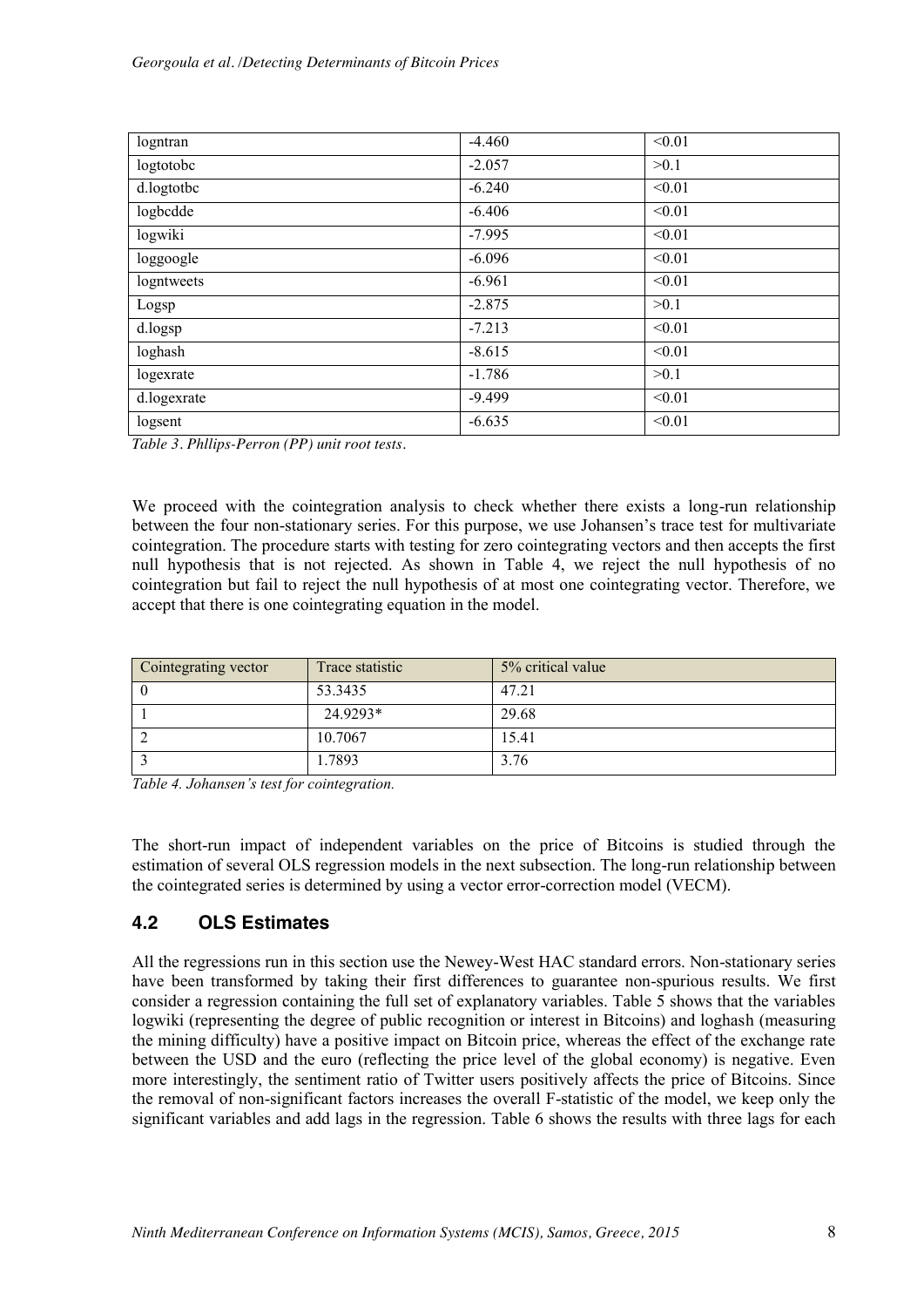explanatory variable. Apart from own-price effects, we note that the second lag of Wikipedia views and the second lag of the Twitter sentiment index also have a significantly positive effect on current Bitcoin prices. The list of variables correlated with the price of Bitcoins in the short run is shown in Table 7.

| Regression with Newey-West standard errors<br>maximum lag: 5 |                                                  |                                            |                                    |                                  | Number of<br>obs<br>F(10,<br>65)<br>Prob > F          | 76<br>$=$<br>5.74<br>$=$<br>0.0000<br>=      |
|--------------------------------------------------------------|--------------------------------------------------|--------------------------------------------|------------------------------------|----------------------------------|-------------------------------------------------------|----------------------------------------------|
| D. logbcp                                                    | Coef.                                            | Newey-West<br>Std. Err.                    | τ                                  | P >  t                           |                                                       | [95% Conf. Interval]                         |
| logntran                                                     | $-.0009874$                                      | .0378949                                   | $-0.03$                            | 0.979                            | $-.0766687$                                           | .0746939                                     |
| logtotbc<br>D1.                                              | $-137.6733$                                      | 148.6298                                   | $-0.93$                            | 0.358                            | $-434.5074$                                           | 159.1608                                     |
| logbcdde<br>lõgwiki<br>loggoogle<br>logntweets               | $-.005857$<br>.0202568<br>$-.0237488$<br>.000973 | .0042119<br>.007452<br>.0317945<br>.022617 | $-1.39$<br>2.72<br>$-0.75$<br>0.04 | 0.169<br>0.008<br>0.458<br>0.966 | $-.0142688$<br>.0053742<br>$-.0872467$<br>$-.0441963$ | .0025548<br>.0351394<br>.0397491<br>.0461423 |
| logsp<br>D1.                                                 | $-.1239438$                                      | .6570604                                   | $-0.19$                            | 0.851                            | $-1.436184$                                           | 1.188296                                     |
| loghash                                                      | .0072955                                         | .002659                                    | 2.74                               | 0.008                            | .001985                                               | .0126059                                     |
| logexrate<br>D1.                                             | $-1.935874$                                      | 1.053349                                   | $-1.84$                            | 0.071                            | $-4.039557$                                           | .1678083                                     |
| logsent<br>$\_cons$                                          | .6890404<br>$-.0670151$                          | .2568672<br>.4132169                       | 2.68<br>$-0.16$                    | 0.009<br>0.872                   | .1760412<br>$-.8922663$                               | 1.20204<br>.7582361                          |

*Table 5. OLS regression with the full set of explanatory variables.*

| Regression with Newey-West standard errors<br>maximum lag: 5 |                                                      |                                              |                                       |                                  | Number of obs<br>$=$<br>F(19)<br>53)<br>$=$<br>Prob > F<br>$=$ | -73<br>10.37<br>0.0000                          |
|--------------------------------------------------------------|------------------------------------------------------|----------------------------------------------|---------------------------------------|----------------------------------|----------------------------------------------------------------|-------------------------------------------------|
| D. logbcp                                                    | Coef.                                                | Newey-West<br>Std. Err.                      | t i                                   | P >  t                           | [95% Conf. Interval]                                           |                                                 |
| logbcp<br>LD.<br>L2D.<br>L3D.                                | .2486992<br>$-.2584576$<br>$-.0360947$               | .0907913<br>.0808432<br>.1621652             | 2.74<br>$-3.20$<br>$-0.22$            | 0.008<br>0.002<br>0.825          | .066595<br>$-.4206085$<br>$-.3613569$                          | .4308033<br>$-.0963067$<br>.2891675             |
| logwiki<br>--.<br>L1.<br>L2.<br>L3.                          | .0197162<br>$-.000763$<br>.017811<br>$-.0001393$     | .0068254<br>.0088237<br>.008851<br>.0083484  | 2.89<br>$-0.09$<br>2.01<br>$-0.02$    | 0.006<br>0.931<br>0.049<br>0.987 | .0060263<br>$-.0184612$<br>.000058<br>$-.0168841$              | .0334062<br>.0169351<br>.0355639<br>.0166054    |
| loghash<br>--.<br>L1.<br>L2.<br>L <sub>3</sub> .             | .0088932<br>.0071992<br>$-.0105373$<br>.001057       | .0034975<br>.0058986<br>.0044826<br>.0046555 | 2.54<br>1.22<br>$-2.35$<br>0.23       | 0.014<br>0.228<br>0.022<br>0.821 | .0018782<br>$-.0046319$<br>$-.0195282$<br>$-.0082807$          | .0159082<br>.0190304<br>$-.0015464$<br>.0103947 |
| logexrate<br>D1.<br>LD.<br>L2D.<br>L3D.                      | $-1.674214$<br>1.54933<br>$-.1552209$<br>$-.9975245$ | .7754822<br>1.329604<br>.7811126<br>.8014653 | $-2.16$<br>1.17<br>$-0.20$<br>$-1.24$ | 0.035<br>0.249<br>0.843<br>0.219 | $-3.229635$<br>$-1.117517$<br>$-1.721934$<br>$-2.60506$        | $-.1187941$<br>4.216177<br>1.411492<br>.6100113 |
| logsent<br>--.<br>L1.<br>L2.<br>L3.                          | .8069225<br>$-.5240742$<br>.8888849<br>$-.2830255$   | .283992<br>.3189217<br>.5158606<br>.3074419  | 2.84<br>$-1.64$<br>1.72<br>$-0.92$    | 0.006<br>0.106<br>0.091<br>0.361 | .2373067<br>$-1.16375$<br>$-.1458004$<br>$-.8996759$           | 1.376538<br>.1156016<br>1.92357<br>.3336249     |
| $\_cons$                                                     | $-.3719047$                                          | .2401851                                     | $-1.55$                               | 0.127                            | $-.8536549$                                                    | .1098455                                        |

*Table 6. OLS regression with three lags for each significant explanatory variable.*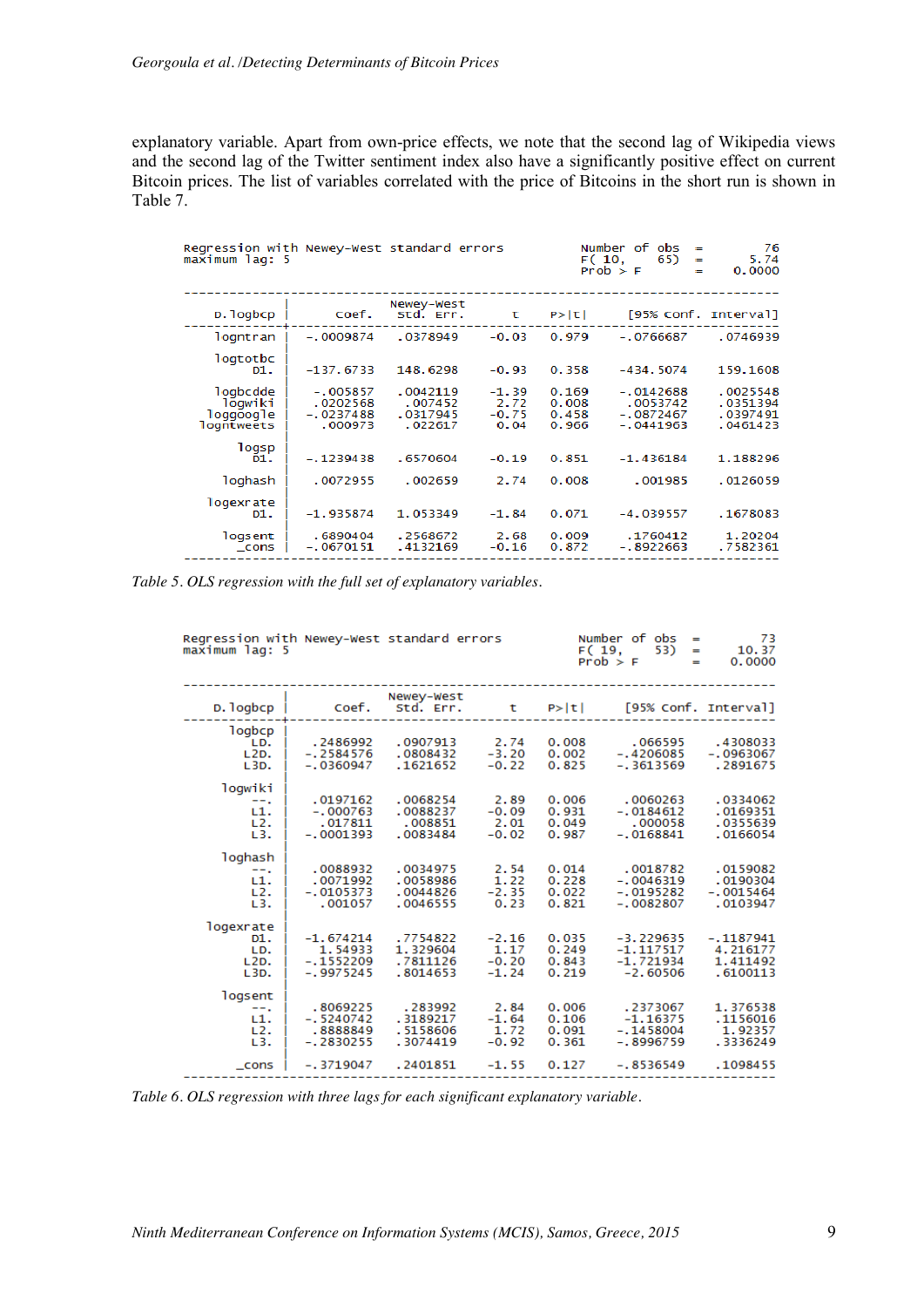| Variable              | Effect on Bitcoin price |
|-----------------------|-------------------------|
| Wikipedia views       | Positive                |
| Hash rate             | Positive                |
| Sentiment ratio       | Positive                |
| USD/EUR exchange rate | Negative                |

*Table 7. Short-run influencers of Bitcoin prices.*

## **4.3 Vector Error-Correction Model**

The long-run relationship between the cointegrated variables is now determined through a VECM with four lags (based on the information criteria). The first part of Table 8 shows the short-run dynamics as well as the speed of adjustment to the long-run equilibrium. The second lag of *logsp* has a negative impact and the lagged difference of *logexrate* is now found to have a positive impact on the price of Bitcoins. It can be seen that 31.25% of the gap between the Bitcoin price in period t-1 and its equilibrium value tends to be reversed in period t. In other words, if the Bitcoin price is too high then it falls back towards its equilibrium level relatively quickly. The second part of Table 8 shows the coefficients of the cointegrating equation. An increase in the stock of Bitcoins leads to an increase in the Bitcoin price (contrary to our expectations), while an increase in the Standard and Poor's 500 stock market index (showing an improvement in the state of the global economy) negatively affects the price of Bitcoins in the long run. The last result potentially reflects the fact that investment in stocks and investment in Bitcoins are treated as substitutes. Table 9 shows the set of variables having a long-run effect on Bitcoin prices.

|                                                      |                                                                                                                                                                |                                            |         |                | Coef. Std. Err. z P> z  [95% Conf. Interval]                                                                                                                                                                                                                                            |                                                |
|------------------------------------------------------|----------------------------------------------------------------------------------------------------------------------------------------------------------------|--------------------------------------------|---------|----------------|-----------------------------------------------------------------------------------------------------------------------------------------------------------------------------------------------------------------------------------------------------------------------------------------|------------------------------------------------|
| $D_{1}$ ogb $cp$                                     |                                                                                                                                                                |                                            |         |                |                                                                                                                                                                                                                                                                                         |                                                |
| $\mathsf{\_}$ ce1<br>L1.                             |                                                                                                                                                                |                                            |         |                | $-.3125402$ $.1048414$ $-2.98$ 0.003 $-.5180255$ $-.1070549$                                                                                                                                                                                                                            |                                                |
| logbcp<br>LD.<br>$L2D$ , $\dot{I}$<br>L3D.<br>$L4D.$ | .3203674.1287212.2.49                                                                                                                                          |                                            |         |                | 0.013 .0680785<br>- 208652 - 1417118 - 1.47 0.141 - 486402<br>- 0.141 - 1417118 - 1.47 0.141 - 486402<br>- 0.311 - 1119016 - 137881 - 0.31 0.755 - 3132135 -                                                                                                                            | .5726564<br>.069098<br>.2272702<br>.1499757    |
| logtotbc<br>LD.<br>L2D.<br>L3D.<br>L4D.              |                                                                                                                                                                |                                            |         |                | $\begin{array}{cccc} -226.9944 & 239.6149 & -0.95 & 0.343 & -696.631 & 242.6423 \\ -119.2837 & 213.636 & -0.56 & 0.577 & -538.0026 & 299.4353 \\ -235.5137 & 204.9175 & -1.15 & 0.250 & -637.1446 & 166.1172 \\ -18.90374 & 202.1341 & -0.09 & 0.925 & -415.0792 & 377.2718 \end{array$ |                                                |
| logsp<br>ED.<br>L2D.<br>L3D.<br>L4D.                 | .6393147<br>.6393147 .8691665 0.74<br>-1.832229 .913669 -2.01<br>-.8660657 .9259208<br>-.5406169 .8668753                                                      | $.8668753 -0.62$                           | $-0.94$ | 0.350<br>0.533 | $0.462$ $-1.06422$<br>0.045 $-3.622988$<br>-2.680837<br>$-2.239661$                                                                                                                                                                                                                     | 2.34285<br>$-.0414707$<br>.9487058<br>1.158427 |
| logexrate<br>LD. I                                   | 3.698214<br>LZD.   - 5359462 1.395253 -0.38 0.701 -3.270591<br>L3D.   .177157 1.337561 0.13 0.895 -2.444415<br>L4D.   -.0301283 1.141858 -0.03 0.979 -2.464415 | 1.287785 2.87                              |         |                | 0.004 1.174203                                                                                                                                                                                                                                                                          | 6.222226<br>2.198699<br>2.798729<br>2.207872   |
|                                                      | cons   .0005305 .0728064 0.01 0.994                                                                                                                            |                                            |         |                | $-.1421673$                                                                                                                                                                                                                                                                             | .1432284                                       |
| Equation                                             | Cointegrating equations                                                                                                                                        | Parms chi2 P>chi2                          |         |                |                                                                                                                                                                                                                                                                                         |                                                |
| _ce1                                                 |                                                                                                                                                                | 3 88.02165 0.0000                          |         |                |                                                                                                                                                                                                                                                                                         |                                                |
|                                                      |                                                                                                                                                                |                                            |         |                |                                                                                                                                                                                                                                                                                         |                                                |
|                                                      | Identification: beta is exactly identified                                                                                                                     |                                            |         |                |                                                                                                                                                                                                                                                                                         |                                                |
|                                                      |                                                                                                                                                                | Johansen normalization restriction imposed |         |                |                                                                                                                                                                                                                                                                                         |                                                |
|                                                      | beta l                                                                                                                                                         | Coef. Std. Err.                            |         |                | z P> z  [95% Conf. Interval]                                                                                                                                                                                                                                                            |                                                |
| $\_$ ce1                                             | logbcp  <br>$\begin{array}{c cccccc}\n & & 1 & & & \\ & & 15 & 9535 & 4.122128 & 3.87 & 0.000 & 7.874277 & 24.03272\n\end{array}$                              | $\mathbf{1}$                               |         |                |                                                                                                                                                                                                                                                                                         |                                                |

 $-5.62$  0.000<br> $-0.36$  0.715

-5.67943<br>-3.334691

*Table 8. Vector error-correction model with four lags.*

logexrat

\_cons

 $-1.5230419$ <br> $-236.1674$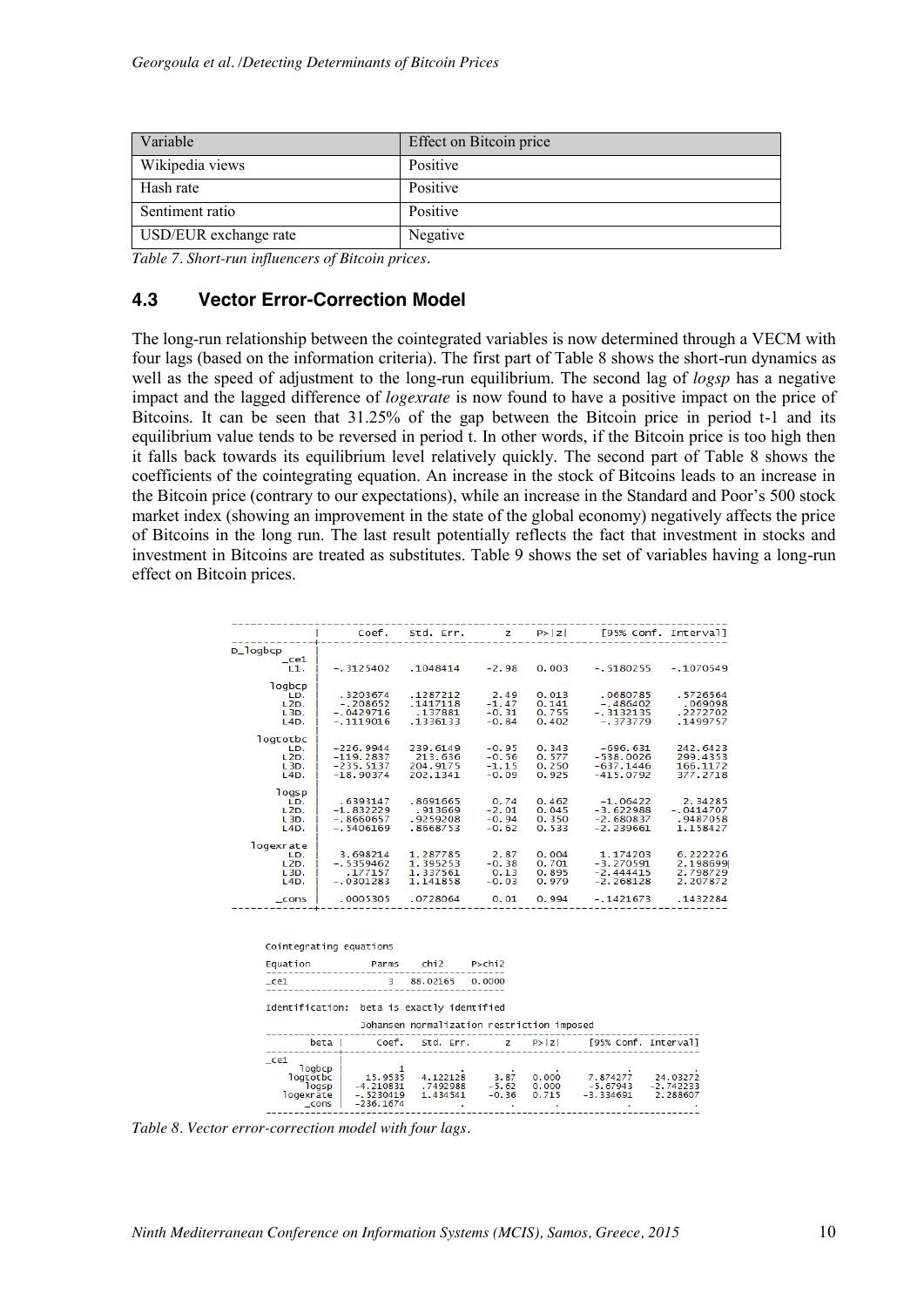| Variable                                                             | Effect on Bitcoin price |
|----------------------------------------------------------------------|-------------------------|
| Number of Bitcoins                                                   | Positive                |
| $S\&P$ 's 500 index                                                  | Negative                |
| $\mathbf{r}$ $\alpha$ $\mathbf{r}$<br>$\sim$<br>$\alpha$ m $\beta$ . |                         |

*Table 9. Long-run influencers of Bitcoin prices.*

## **5 Conclusion**

This paper tried to shed light on the factors determining the price of Bitcoins in the short-run as well as in the long-run. We built an empirical model incorporating multiple economic and technological variables but also extended the existing literature by taking Twitter sentiment into account. Specifically, we used a state-of-the-art machine learning algorithm (Support Vector Machines) to measure the sentiment ratio of Twitter users concerning Bitcoins on a daily basis. After dealing with issues of stationarity and cointegration, we estimated several regression models indicating that our Twitter sentiment ratio has a positive short-run impact on Bitcoin prices. In other words, evidence shows that measurements of collective mood based on the appropriate sentiment analysis can help to predict short-run movements in the value of Bitcoins. Furthermore, the price of Bitcoins has been found to be positively affected by the number of Wikipedia search queries. This implies that a higher degree of public recognition or interest in Bitcoins increases their market price. Similarly, an increase in the hash rate has a positive effect on Bitcoin prices. This is hardly surprising, since the hash rate indicates the mining difficulty or marginal production cost of Bitcoins and thus normally exerts an upward pressure on their price. On the contrary, our estimations revealed a negative short-run relationship between the price of Bitcoins and the exchange rate between the USD and the euro. To the extent that this exchange rate represents the general level of prices, its inverse relationship with the value of Bitcoins contrasts the prediction of Fisher's equation associated with the quantity theory of money. For the set of cointegrated variables, we estimated a VECM to identify the underlying longrun relationships. The analysis revealed that the stock of Bitcoins has a positive long-run impact on their price. This is also a counter-intuitive result, since the number of Bitcoins in circulation measures the total supply of money which would be expected to have a negative effect on Bitcoin prices. The Standard and Poor's 500 index was found to have a negative impact on Bitcoin prices in the long run, implying that stocks and Bitcoins are treated as substitutes by investors. More specifically, a decrease in the Standard and Poor's 500 index induces investors to sell their stocks and substitute them for Bitcoins. Finally, the speed at which the price of Bitcoins adjusts to its long-run equilibrium value is relatively high. In particular, about one half of the deviation between the current and the equilibrium level of Bitcoin prices is already corrected within the next period.

The empirical model developed above can be improved and extended in multiple ways. First of all, a larger dataset should be used to check whether the conclusions reached here remain valid or not. Second, a vector autoregressive (VAR) model might be used (instead of simple OLS regressions) to study the short-run dynamics of price formation. Finally, alternative sentiment indices for social media users might be constructed (by applying the appropriate algorithmic processes) to explore their shortrun and long-run effectiveness in explaining the price of Bitcoins. These extensions are left for future research.

**Acknowledgments.** This research has been co-financed by the European Union (European Social Fund – ESF) and Greek national funds through the Operational Program "Education and Lifelong Learning" of the National Strategic Reference Framework (NSRF) – Research Funding Programs: Thalis – Athens University of Economics and Business – Software Engineering Research Platform; Aristeia – Athens University of Economics and Business – Herding Behavior and Asymptotic Learning in Electronic Social Media – Sociomine.